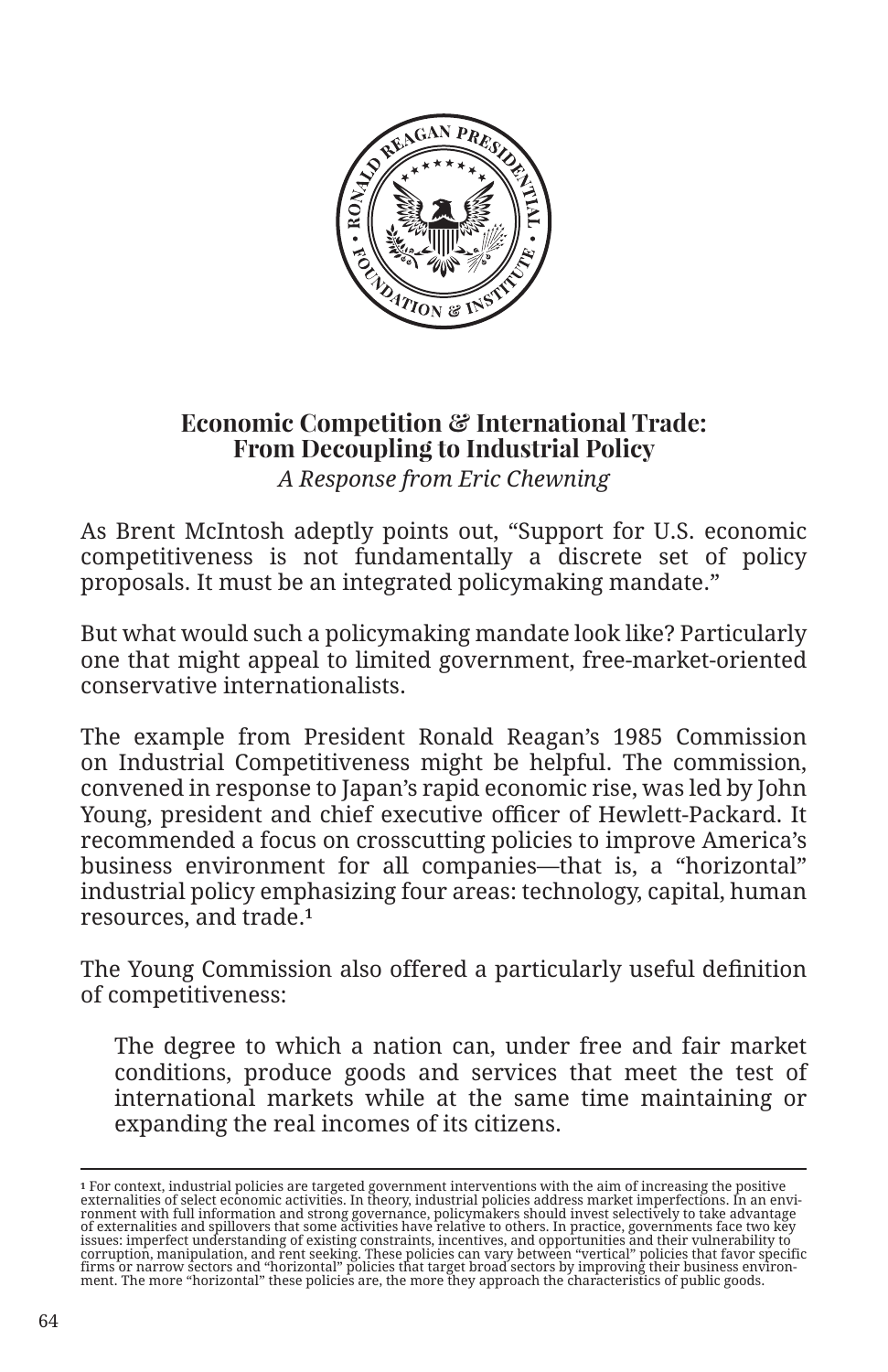Note three important concepts: free and fair market conditions, the test of international markets, and rising standards of living at home.

By this measure, America's performance in the 21st century has been mixed. Since 2001, the U.S. trade deficit, the amount by which we import more than we export, has grown by 121 percent. On the other hand, per capita GDP, a measure for standard of living, grew by 71 percent.

In contrast, since entering the World Trade Organization in 2001, China's trade surplus has grown by 1,853 percent and its standard of living has increased by 1,022 percent.

Now, U.S.–China economic relations are not necessarily zero-sum, and China should be expected to outperform on some metrics given the significantly lower base of economic activity. That said, such rapid economic growth is unprecedented. For example, the closest analogue might be Japan's economic growth from 1973 to 1995, when its economy grew by a factor of 12. China's recent economic growth is a factor of 16. Today, it is the world's second-largest economy in absolute terms—and the largest when measured on the basis of purchasing power parity.

## **China's State-Capitalism Approach**

China's model of state capitalism is based on investment spending, significant state ownership of the largest companies, controlled market access for foreign players with forced technology transfer, direct intervention in markets and firms, and blurred lines between party, state, and corporate leaders.

Over the past two decades, China has seen significant GDP growth and rise in incomes, supported by significant rates of investment in assets like capital equipment, factories, residential structures, and inventories (approximately 45 percent of GDP versus 20 to 30 percent in peer economies).

These investments are enabled by China's high household savings rate (23 percent of GNI versus 8 percent in the United States). Households save money that is then lent by state-owned banks to corporations that use that money to invest in their business operations.

A significant portion of this lending goes to state-owned enterprises (SOEs), which represent approximately 30 percent of the full economy but 65 percent of the largest 500 firms. SOEs are contributing to China's rising rates of corporate debt (150 percent of GDP versus 75 percent in the United States).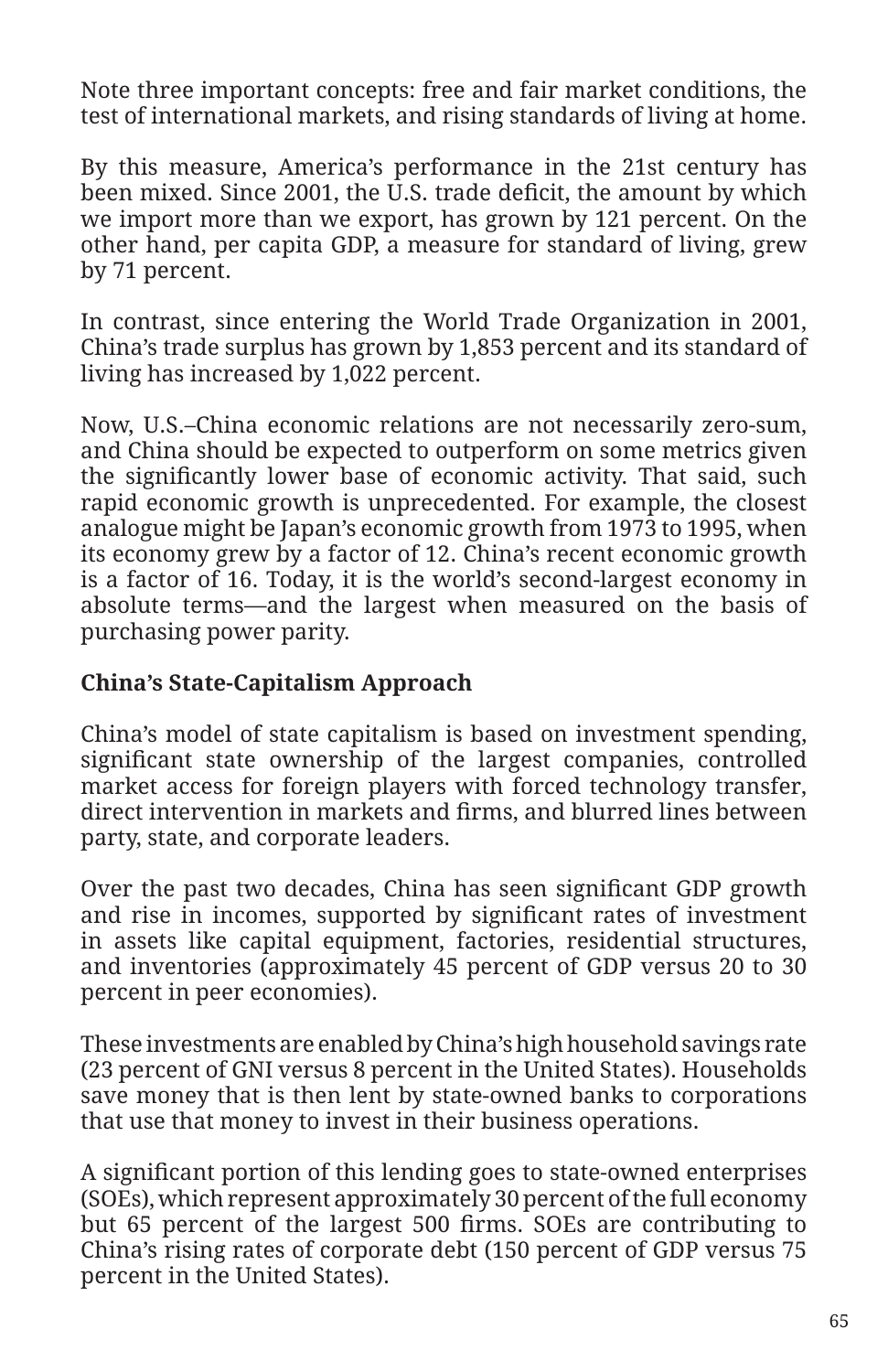The majority of large SOEs are wildly inefficient and destroy value, with economic profit concentrated in a handful of "superstar" private sector entities. Their size, protected status, and state subsidization enable SOEs to bring down the expected returns of global industries like manufacturing. This contributes to the economic pressures to move work from higher to lower cost regions.

Going forward, this state-capitalism model may be challenged as China's annual GDP growth slows. The experience of comparable developing economies suggests there are several potential structural challenges to China's growth trajectory, including slowing productivity gains, shifting demographics, lack of globally competitive multinational companies, and rising corporate debt levels. Much hinges on China's ability to reduce reliance on debtfueled investment as a growth driver and boost consumer spending and productivity in the economy.

## **An Integrated Policy Response for American Competitiveness**

As McIntosh rightly calls out, "Policymakers must also recognize that their goal should be protecting the U.S. business environment, not individual businesses." This is a foundational concern with Chinese state capitalism: It undermines the U.S. business environment. Therefore, U.S. policymakers need to get China to change its behavior and/or take steps to improve the competitiveness of U.S. companies.

The Trump Administration's Section 301 Tariffs (which are still in place) were launched, in part, to further the first objective. Let's briefly explore the second.

A horizontal industrial policy focused on American competitiveness should have five objectives:

1. *Capture growth from trade shifts.* McKinsey Global Institute estimates \$4.6 trillion in trade flows could shift over the next five years because of both economic and noneconomic factors. To capitalize on this opportunity, policymakers and business leaders need to work together to ensure a level playing field for companies based in the United States and like-minded countries. This includes working with allies on things like standard-setting in new technologies, mutual defense trade agreements, and incentives to replant supply chains out of China.

2. *Ensure access to capital*. U.S. investor expectations for rapid returns make investment in physical capital less attractive. U.S. firms in capital intensive manufacturing industries average higher returns on invested capital than European and East Asian